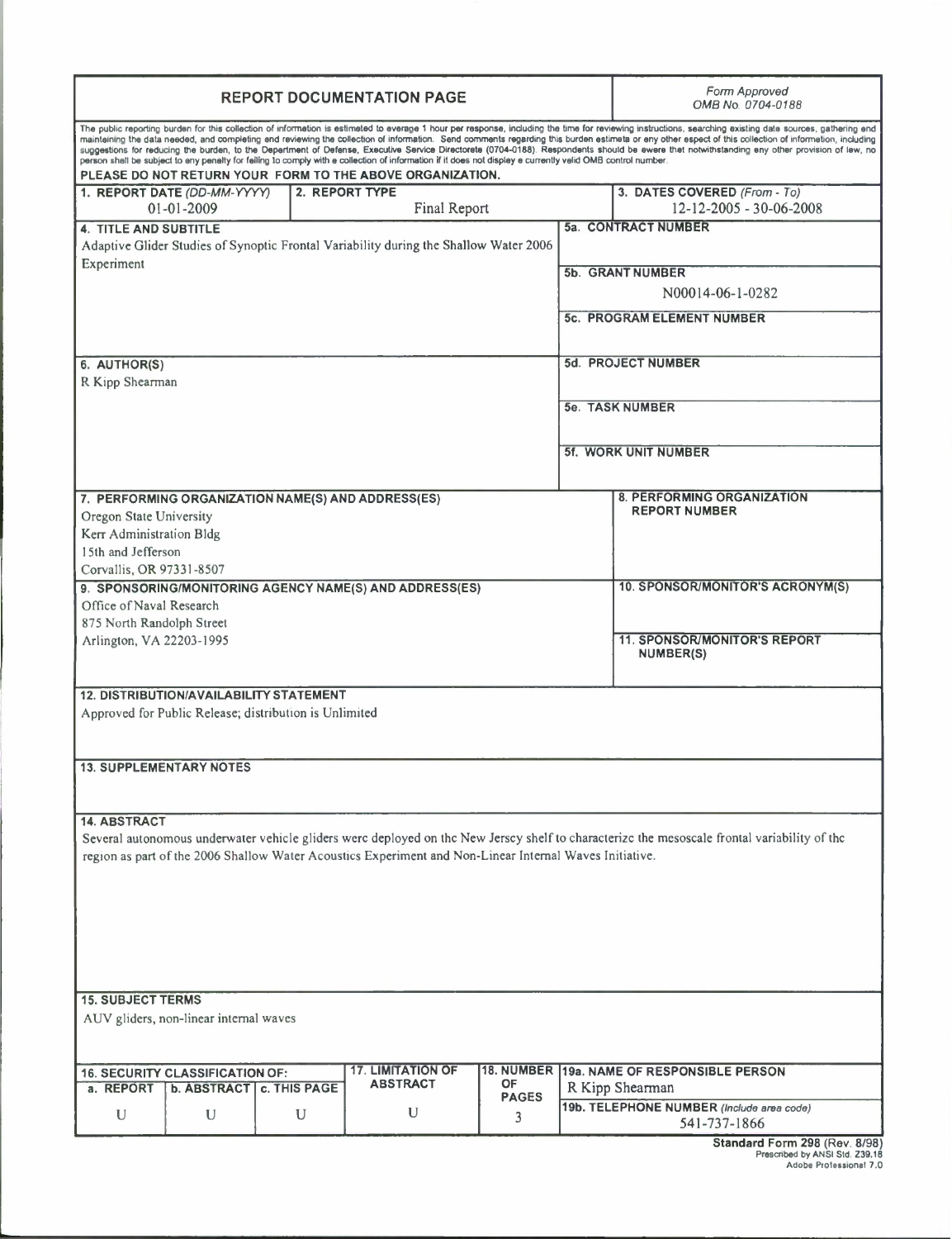## Adaptive Glider Studies of Synoptic Frontal Variability during the Shallow Water 2006 Experiment

R. Kipp Shearman College of Oceanic & Atmospheric Sciences Oregon State University 104 COAS Admin Bldg Corvallis, OR 97331-5503 phone:  $(541)$  737-1866 fax:  $(541)$  737-2064 email: shearman@coas.oregonstate.edu

Award Number: N000140610282

## **LONG-TERM GOALS**

The long-range goals of this research are to understand the dynamics of complex frontal variability, such as how fronts interact with wind, internal waves and bottom topography, and to understand how frontal variability influences optic and acoustic properties over the shelf

### **OBJECTIVES**

The specific objectives of the research are to characterize the synoptic three-dimensional structure and evolution of the shelf-break front and to provide adaptive, real-time in situ observations in support of the Shallow Water Acoustics Experiment (SW06) and the Non-Linear Internal Waves Initiative (NLIWI).

### **APPROACH**

The Shallow Water Acoustics Experiment (SW06) and the Non-Linear Internal Waves Initiative (NLIWI), two major ONR sponsored efforts for 2006, were conducted on the outer continental shelf of New Jersey during the highly stratified summer season. The experiments pooled a wide variety of resources from numerous Navy and academic groups. I deployed an autonomous underwater vehicle (AUV) glider in collaboration with Rutgers University (R.U.) Coastal Ocean Observation Lab (COOL) Pis (Glenn and Kohut) and their AUV glider fleet. These valuable observations for describing the timeevolution of the three-dimensional environment are extremely useful for placing the intensive SW06/NLIWI observations in a broader spatial and temporal context.

Long-duration autonomous underwater gliders are rapidly gaining acceptance within the Navy fleet as a cost effective means to collect environmental data for assimilation into physical oceanographic models and coupled acoustic or bio-optical models. OSU has two Slocum Electric Gliders (Figure 1), delivered in early 2005, built by Webb Research, that are similar to gliders currently in operation for coastal ocean studies at Rutgers University (Glenn et al., 2004). The Slocum Glider is an autonomous vehicle which moves through the ocean by changing its buoyancy; wings and a tail rudder allow steerable gliding, generating horizontal propulsion much like a sailplane. The OSU Slocum Gliders are equipped with SeaBird Electronic conductivity-temperature-depth sensors, WET Labs' sensors for chlorophyll fluorescence, CDOM fluorescence and single-wavelength light scattering, and Aanderaa dissolved oxygen sensors. The gliders undulate from the surface to a maximum of 200 m depth at a forward

# **20090320137**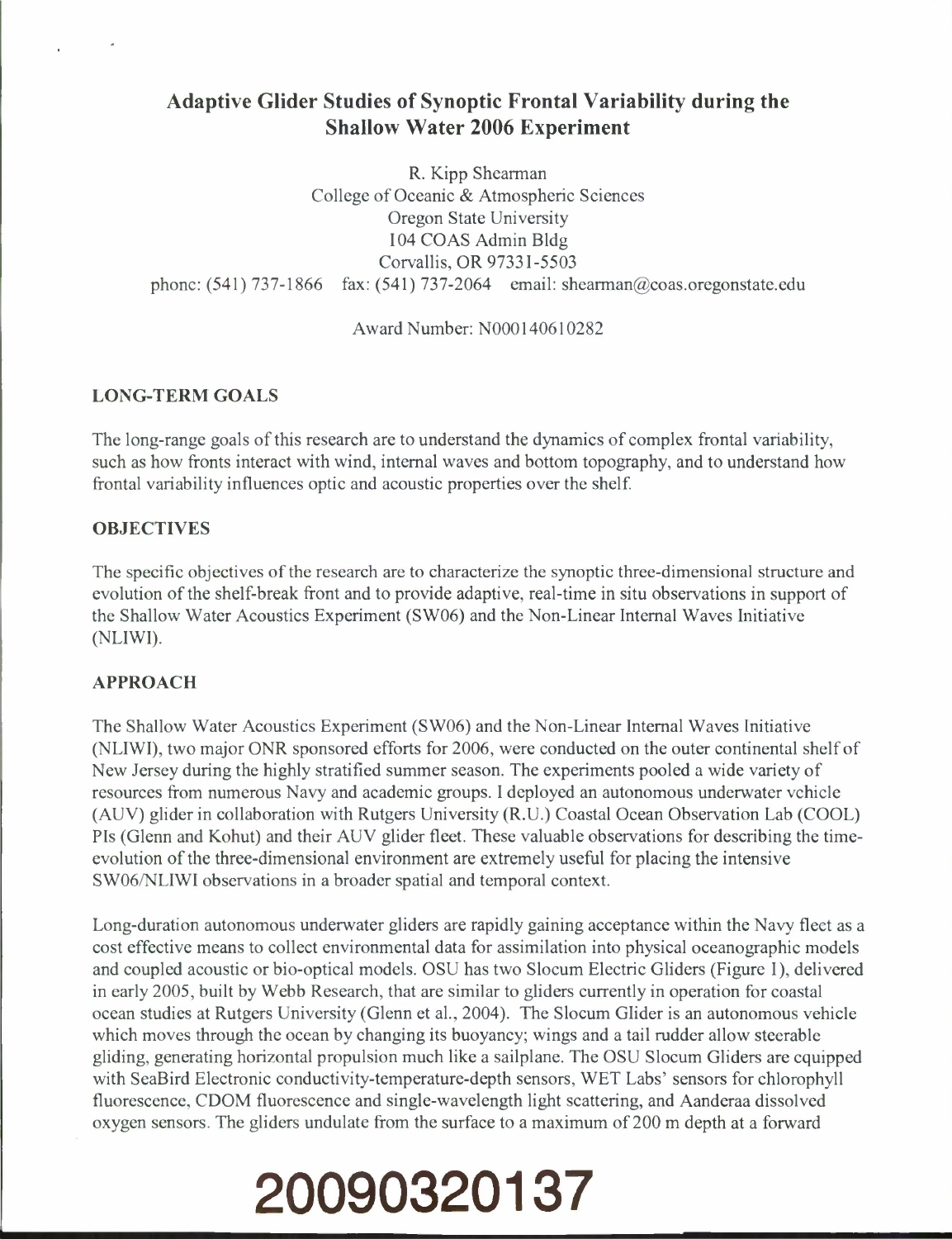speed of 0.2-0.4 m/s (resulting in sub <sup>1</sup> km along-track resolution), and have a maximum endurance of 30 days. The gliders navigate using GPS and internal dead reckoning. While at the surface, the gliders communicate using RF modem (about 20 mile range in low sea state), Iridium satellite modem (primary), and ARGOS satellite (mainly as a backup). The gliders can transmit data stored during previous undulations and receive new instructions that change or alter its current mission. The gliders are 1.5 m long, weigh 52 kg (in air) and are easily deployed and recovered by 2-3 people from a small boat.



**Figure <sup>1</sup>**: The OSU Slocum gliders during operations on the central Oregon Shelf.

## **WORK COMPLETED**

In mid-July 2006, we deployed the OSU glider "Jane" on the New Jersey shelf along with a Rutgers glider. Jane completed her three week mission in early August, covering 400 km of distance traveled, collecting 7 cross-shelf transects and 2900 profiles. We successfully achieved integration of the OSU glider within the Rutgers glider operations, and control was maintained at both OSU and Rutgers. An OSU glider technician and <sup>I</sup> were at Rutgers for about a week surrounding deployment and recovery. We shared our limited expertise with Rutgers, and transferred Rutgers greater experience and capabilities to our own operations where applicable.

## **RESULTS**

The glider observations show detailed horizontal and vertical hydrographic structure, including extremely strong stratification (top-to-bottom density differences of 7 or more sigma-t units), variations in the position of the shelfbreak front, propagating nonlinear internal waves and high salinity intrusions of slope water onto the continental shelf (Figure 2). The observations show large cross-shelf scales for very thin high salinity intrusions riding along the intense thermocline. These salty intrusions are potential an important mechanism for cross-shelf exchange (Lentz, 2003).

## **IMPACT/APPLICATIONS**

The AUV glider observations will be essential for detailing the three-dimensional mesoscale structure impacting the internal wave and acoustics fields. The glider observations will be used in assimilative modeling schemes. The observations of salinity intrusions will be applicable to a wide extent of the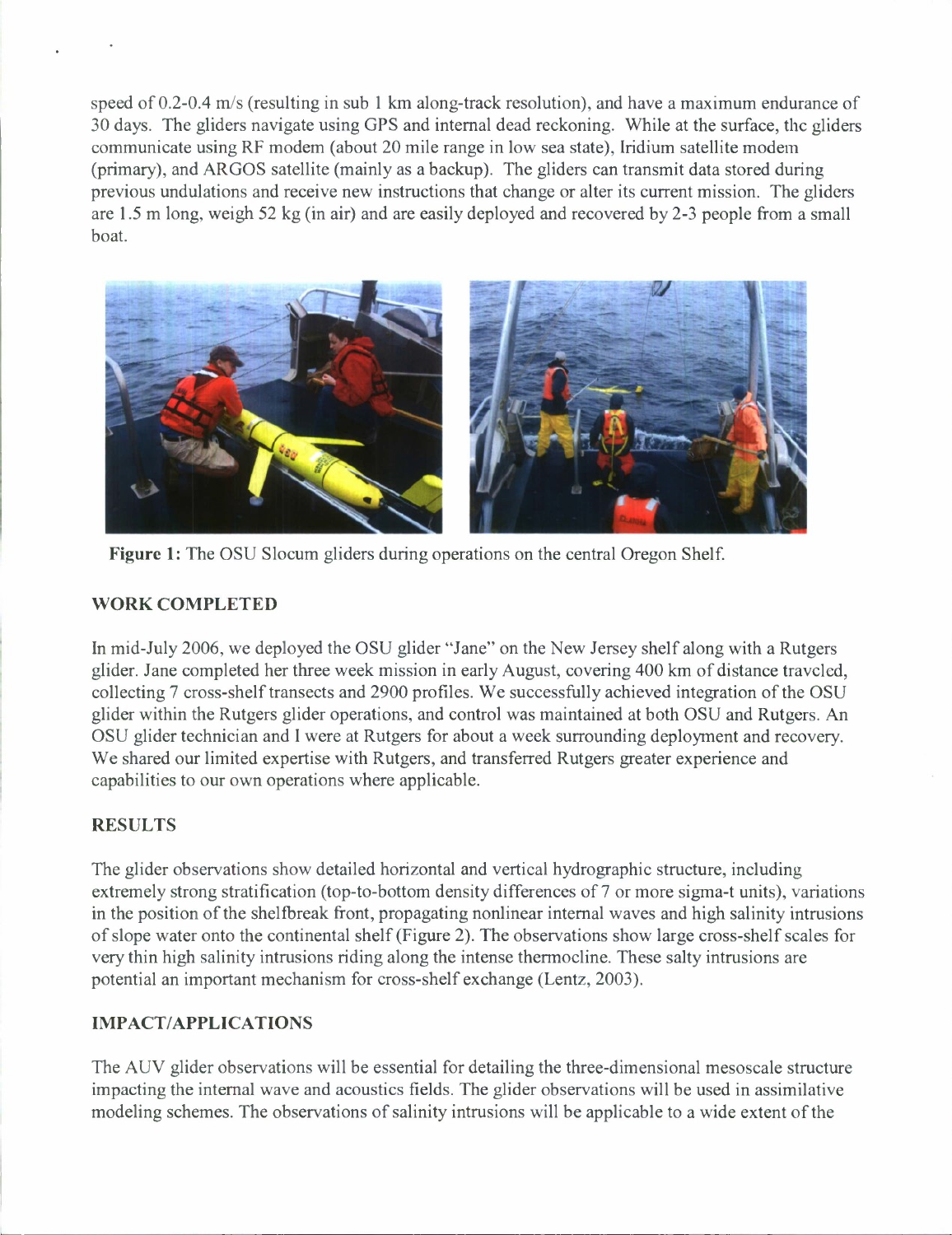Middle Atlantic Bight and other continental shelf systems, improving our knowledge of cross-shelf exchange in the coastal ocean.





**Figure 2:** Cross-shelf section collected by OSU glider Jane on July 27-29 over the outer New Jersey shelf. Nonlinear internal waves of depression and high salinity intrusions are seen along the thermocline.

### **RELATED PROJECTS**

The OSU gliders have been used offthe central Oregon shelf since May 2005, in conjunction with the extensive observational system now in place, including HF radar (Kosro), moorings (Levine/Boyd/Kosro), satellites (Strub), assimilative modeling (Allen/Samelson/Kurapov) and shipbased observations (Barth). Beginning in April 2006, Barth and <sup>I</sup> have maintained glider observations along the Newport endurance line off the central Oregon coast, collecting more than 50 cross-shelf sections and 10,000 profiles, and over 4000 km of distance travelled. The glider observations are important, because they reveal the interior processes that influence the more easily observed surface properties. The experience gained from the 2006 NLIWI/SW06 experiments have benefited the fledgling glider operations at OSU.

#### **REFERENCES**

Glenn, S., O. Schofield, T. D. Dickey, R. Chant, J. Kohut, H. Barrier, J. Bosch, L. Bowers, E. Creed, C. Haldeman, E. Hunter, J. Kerfoot, C. Mudgal, M. Oliver, H. Roarty, E. Romana, M. Crowley, D. Barrick, and C. Jones, 2004: The expanding role of ocean color and optics in the changing field of operation oceanography, Oceanography, 17(2), 86-95.

Lentz, S. J., 2003, A climatology of salty intrusions over the continental shelf from Georges Bank to Cape Hatteras, J. Geophys. Res., 108(C10), 3326, doi:10.1029/2003JC001859.